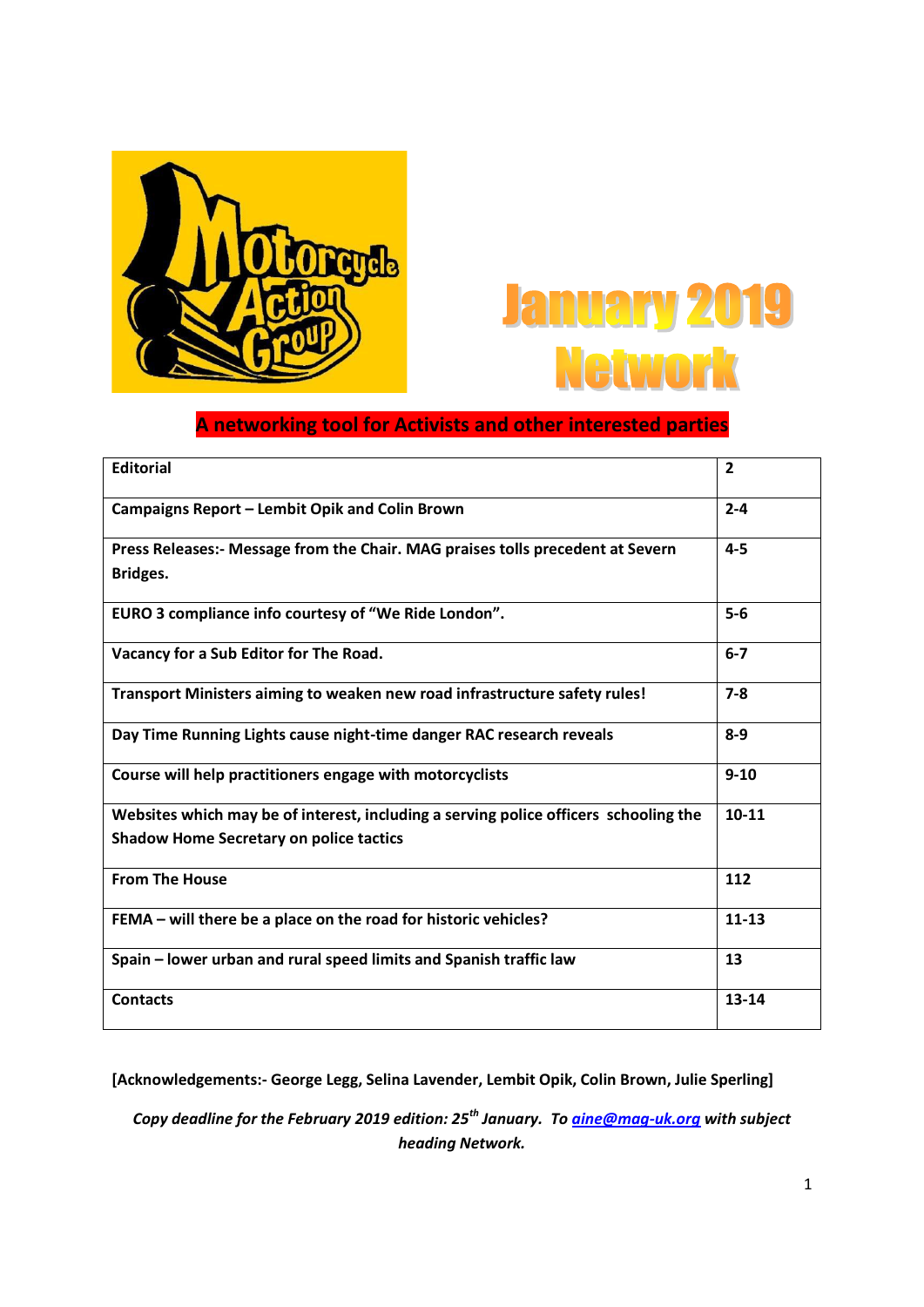#### **EDITORIAL**

As per normal at this time of year (or with politicians concentrating – or not, as the case may be, on the 'B' word!!), its slim pickings on material for Network – hence a shortened version.

Around this time and towards Spring we try to bring you any information which becomes available to us if you think you might be travelling abroad. And, to start us off, for those of you planning to travel to or through Spain there's a bit of info further on in this edition.

It seems the arguments for and against the tactical manoeuvres used by police to stop/catch criminals on mopeds rages on with feelings quite high on whichever side of the fence you sit so I've included a piece I read from Visordown written by a serving police officer which you may find interesting.

Hopefully, we'll be able to unearth more information for you next month, however, just want to wish you "A very happy and healthy New Year to you and yours".

Ride free, *AG*

#### **Network – Political Unit**

#### 2018 12 18

**MAG's Political Unit, Colin Brown and Lembit Öpik had a productive end of 2018. Here's the latest from motorcycling's main lobbying team!**

#### **Shaun Bailey – the man who wants to be Mayor of London – meets MAG**

MAG had the pleasure of meeting Conservative London Mayoral candidate, Shaun Bailey in December 2018. We discussed his view of charging motorcyclists who own older bikes the Ultra Low Emissions Zone charge (ULEZ). Shaun gave his view that he would exclude all motorcycles, based on the negligible environmental footprint these machines create. Shaun doesn"t claim to be particularly experienced in terms of motorcycling, but he clearly demonstrated a willingness to learn. In fact, Shaun asked if we could arrange for him to have a ride on the back of a bike, which impressed Tim Fawthrop, MAG"s London Regional Representative. We have in mind giving him the opportunity to try riding a bike through a training scheme. Our view is that Shaun is an ally of motorcycling, because he takes a common sense attitude towards transport generally. It's still two years until the next Mayoral election, but in the last weeks we have met the two candidates most likely to be the next Mayor.

#### **Tactical Contact under debate**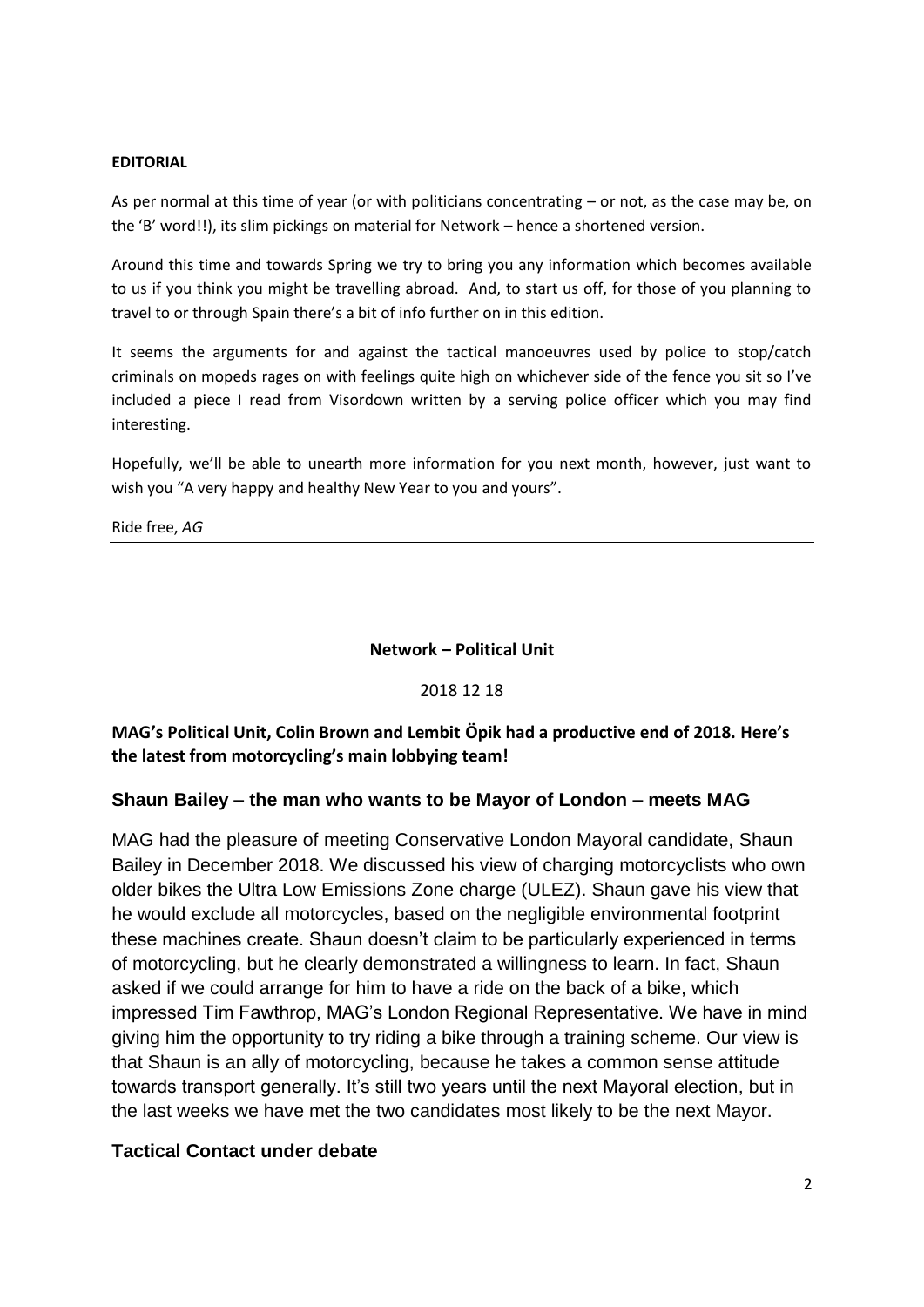The process of 'tactical contact,' which is the method used by police to knock criminals off motorcycles, has been under discussion by MAG"s National Committee. There are various quite complicated issues associated with this, and we expect to issue a policy position shortly. Thanks to everyone who has expressed a view on this matter, from a practical and a principled perspective.

## **Severn Bridge removes all tolls**

After 52 years of charging road users to cross the Severn Bridges, the tolls were finally removed on  $17<sup>th</sup>$  December, 2018. Bikers have been exempt from charging, despite a brief and unsuccessful attempt to charge riders. Now that everyone is exempt, there are grounds to introduce exemptions from road charges elsewhere. The Dartford Crossing and the proposed Silvertown Tunnel in London are two such schemes where charging remains controversial. The contradictions in policy indicate that there is no real clarity in political circles about what"s right here. MAG expects the issue of charging to feature in the political activity of 2019.

## **Vision Zero limps forwards**

The ideal of zero deaths or serious injuries has featured in various news articles, as campaigners call for extensive road safety measures to be implemented under this banner. London is trying to lead the UK on this, but it will inevitably arise elsewhere. Vision Zero has been adopted by Edinburgh and Liverpool, and the campaign group have branches across the country. Please let us know if you hear of similar schemes in your area – the idea of reducing casualties is laudable, but the pretence of reducing casualties to zero risks reducing our rights substantially. Ironically, cyclists have more to fear than other road users because their KSIs – that"s "killed or seriously injured" – per kilometre exceed those of motorcyclists. This fact tends to be ignored by campaigners, but it illustrates that there is a lack of joined up thinking, given that cycling is promoted and other forms of safer road use are being discouraged! The Vision Zero UK website states "We DO NOT campaign for high vis, cycle helmets, pedestrian barriers or other measures/laws that might deter vulnerable road users from getting about." Maybe they will be in favour of repealing the motorcycle helmet law?

## **London Road Safety Council**

We are working on developing relationships with the 2WheelsLondon group, part of the London Road Safety Council. They want to engage with us on issues such as bus lane access and have a healthy concern for the Vision Zero concept that Road Safety Officers are required to adopt. Recently they carried out research highlighting the diminishing funding and resource applied to road safety across all London boroughs. Our contact with this group has all the makings of a healthy and productive future.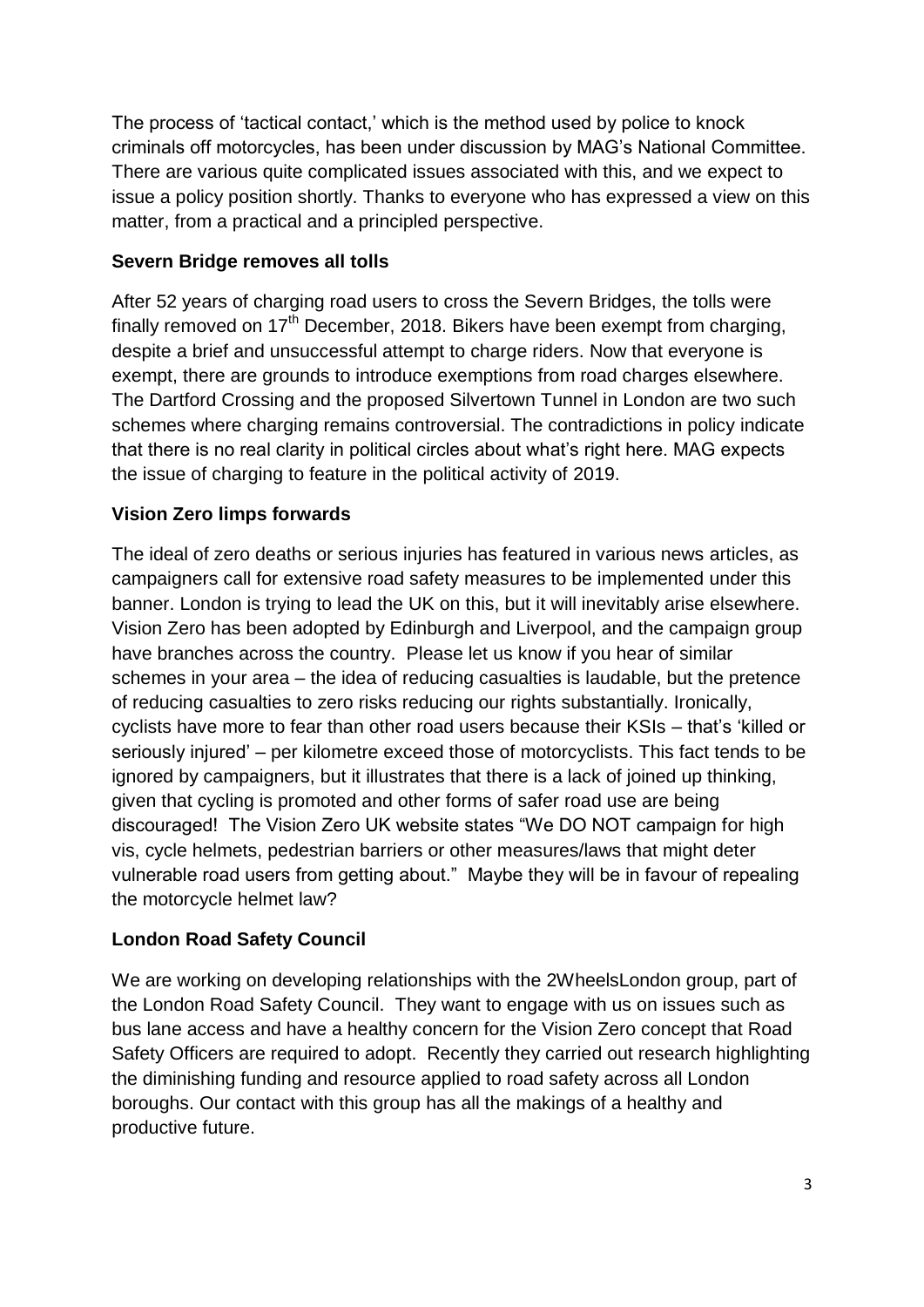## **The sound of silence**

In keeping with engaging with key organisations involved with the emissions debate, MAG has reached out to the United Nations Environmental team, the World Health Organisation and Client Earth to compare our analysis and their analysis of motorcycling"s contribution to reducing emissions and achieving the targets. So far, we've had no response. Perhaps they're very busy. We'll keep trying.

## **Pushing for modal shift**

Work to push our agenda of promoting modal shift to motorcycles gathers pace, despite a setback in Scotland where Transport Scotland cancelled a meeting at just 1 hour"s notice. We continued discussions with Glasgow City Council and will make sure that Transport Scotland don"t get off the hook. A meeting is due in Ipswich in early January, and a dialogue will be opening in Manchester in the New Year. We are still pushing for meetings in Wales, the West Midlands, Cambridge, and Bath. If you know of contacts in your local area and can secure meetings please do ask for support from the political team, and don"t forget the AG policy document on the subject which you can download from here: [https://wiki.mag](https://wiki.mag-uk.org/images/c/cf/Promoting_Modal_Shift_to_PTWs_August_2018_%282%29.pdf)[uk.org/images/c/cf/Promoting\\_Modal\\_Shift\\_to\\_PTWs\\_August\\_2018\\_%282%29.pdf](https://wiki.mag-uk.org/images/c/cf/Promoting_Modal_Shift_to_PTWs_August_2018_%282%29.pdf)

### *MAG PRESS RELEASES*

## *[Yes, I know Xmas has gone but the sentiments still stand]*

#### **`Wishing you all a Merry MAG Christmas'** . This version: 2018 12 21

The Motorcycle Action Group (MAG), the UK"s leading voice for riders" rights, wraps up 2018 by offering a great big "thank you" to its members for their support during the year and wishing them many miles of happy riding in the year ahead.

MAG Chair, Selina Lavender, said "This year we have continued to deal with a number of ongoing issues, including moped-enabled crime and clean air charges such as the London ULEZ and various city CAZs. MAG remains committed to working with all the relevant authorities to help resolve these issues and more. The main reason we are able to engage with the authorities and gain the successes that we do is because of our fantastic members. So "thank you" to each and every one of you for your support over the past year – we couldn"t do it without you. I wish you all a very happy festive season and look forward to helping you to take MAG forward in 2019."

Lembit Öpik, MAG"s Director of Communications & Public Affairs, added "MAG has had some tangible successes during 2018, and we will continue to build on these in the year ahead. We can only do this because of our loyal members so I"d like to say a massive "thank you" to you all because you make MAG what it is: the country"s leading riders" rights organisation. Every single one of our members should be proud of their contribution."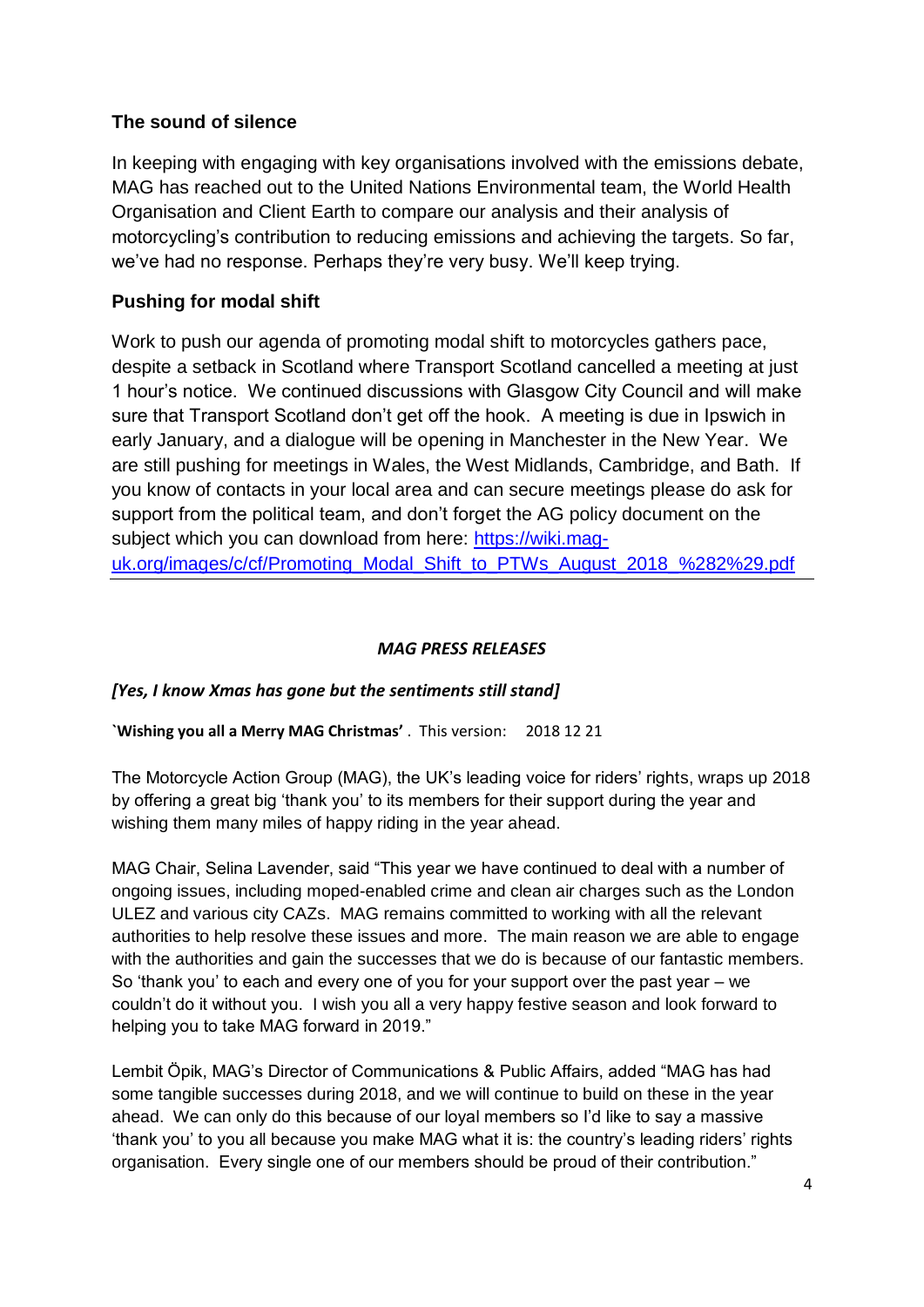MAG"s Central Office will be closed over the Christmas period from Monday 24th December at 11:30 so this is your last chance to buy someone that MAG membership they deserve for **Christmas!** 

The Office will reopen on Wednesday 2nd January at 09:00, but you will still be able to join on-line at [http://www.mag-uk.org/en/membership/.](http://www.mag-uk.org/en/membership/) You can also amend your details through the self-serve option or by emailing [central-office@mag-uk.org.](mailto:central-office@mag-uk.org) Normal office hours are 09:00 to 17:00.

# **MAG praises tolls precedent at Severn Bridges**

MAG has welcomed the "kept promise" of removing all tolls from the Severn Bridge crossings, after 52 years of charges.

MAG has spoken in support of the removal of crossing charges at the two bridges which connect South Wales with England, after over half a century of tolls. These charges, which have not applied to motorcycles, were applied to traffic for decades, causing delays and creating a considerable additional cost to road users.

MAG"s Director of Communications & Public Affairs, Lembit Öpik, has highlighted the importance of this decision: "at a time when other parts of Britain are doing their best to impose new toxic taxes and crossing charges on our vehicles, it is pleasing to see a much more common-sense approach at the Severn Bridges. This removal of tolls was promised many years ago, and they"ve kept that promise.

"By contrast, there is an on-going debate in many of the country"s cities about introducing taxes on the pretext of reducing pollution – and some of these threaten motorcycles. Also, we are engaged in discussions about possible charges for various Thames crossings. You don"t make the world noticeably healthier by slapping additional costs on road users who have little or no alternative to using their vehicles, largely in the pursuit of employment obligations.

"The Severn Bridge decision is a role model for the rest of the UK and we hope it is a sign that ever-higher road user charges have an alternative, which removes what amounts to a stealth tax from connecting economically significant parts of Britain." Contact MAG at 01926 844 064 or [central-office@mag-uk.org](mailto:central-office@mag-uk.org)

I"d like to thank We ride London for this piece on their facebook page. I'm using it because it may affect some of you.

"So, thank you, We Ride London. AG"

## **Euro 3 Compliance Info**

One of our members has found out how to see if your older bike is actually Euro 3 compliant, see below: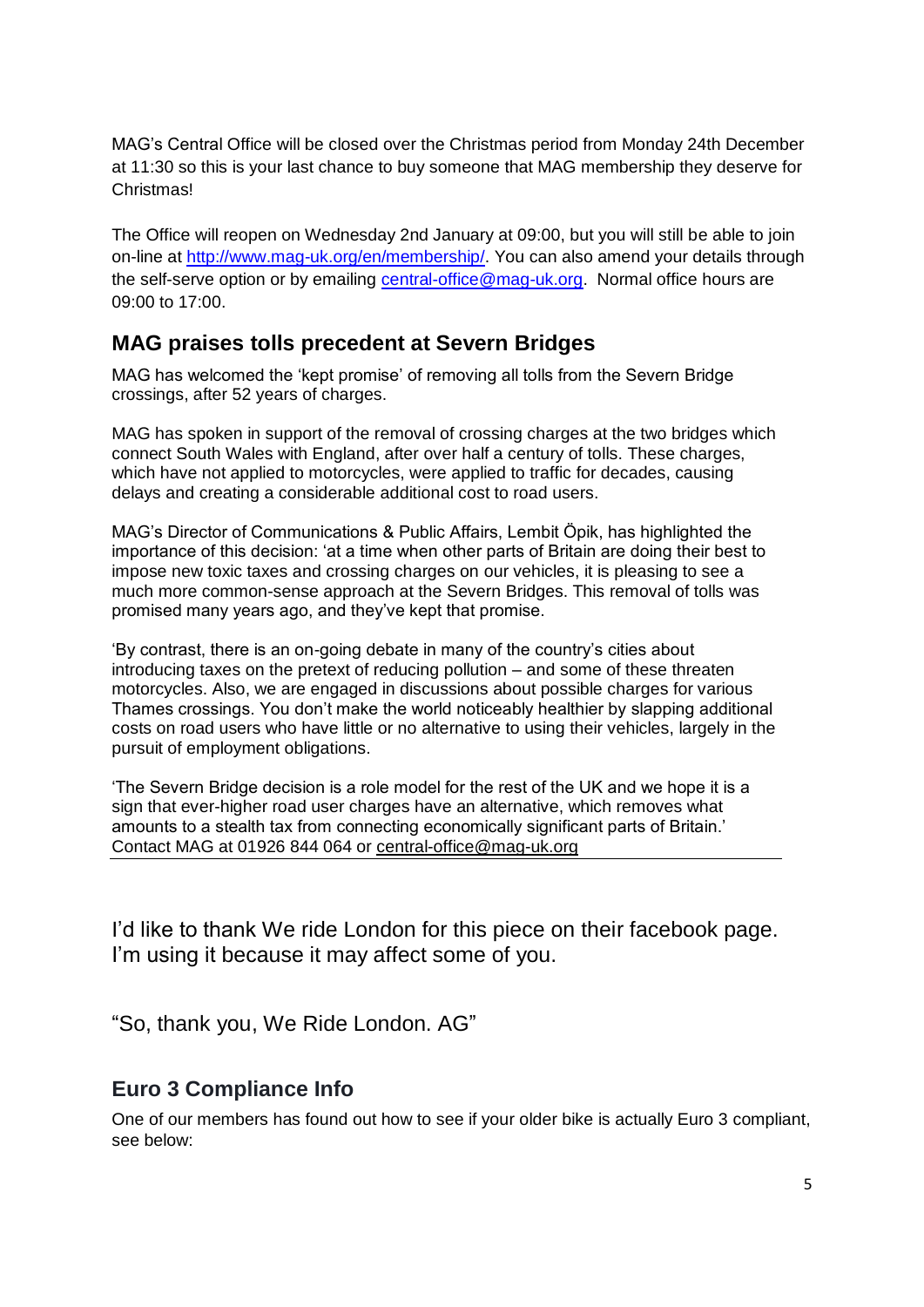Good news, I've copied and pasted the result of the riders outcoem - " ULEZ has accepted the documentation and my bike is now ULEZ exempt! The NOx figure is what TFL care about and the 1200GS has a figure of 0.038 whereas the maximum allowed is 0.15 (EURO3 standard) so it is way under.

#### Process for 1200GS

You will need the homologation paper for your bike, it is based on the VIN number I am afraid. I got mine from BMW homologation department (email eccoc@bmw.co.uk) after sending through a copy of my V5, filling in a form and paying £120.00. If you email them they will send you the form you need to complete.

Once you have the homologation certificate you send that along with a copy of the V5 to TFL (there is a link on the website for applying for exemption) and you should receive notification in a few days.

If you have a friendly BMW dealer try ask them for the homologation papers, it may save you £120.00!

Other < 2006 bikes

What I did is contact eccoc@bmw.co.uk for the emission figures for the bike in question. You should get a table with the emission figures, the important one is the NOx. If the NOx is under 0.15 then you need to decide if you want to pay the £120.00 for the homologation papers. TFL require the homologation papers to grant you exemption." This may also work with other manufacturers.

## **Vacancy: Sub-Editor in respect to publication of The ROAD**

#### **Job description:**

MAG requires a sub-editor, to be employed on a contractual (paid against invoice) basis for an initial term of 12 months.

The role will involve working directly with the current Editor to assist in the production of MAG's bi-monthly membership magazine, The ROAD.

Hours will be flexible, but are envisaged to be approximately equivalent to two per week plus two days in the week leading up to print (six issues per year).

Must have experience in all aspects of sub-editing/editing, including:

. working with Quark Express (can be provided)

.checking copy for layout, corrections, etc;

- . ensuring advertisements are current;
- . ensuring deadlines are met;

. liaising with the Executive Officer to identify potential improvements to the magazine.

Additional duties may include creating pdfs and loading pages to the printers' site.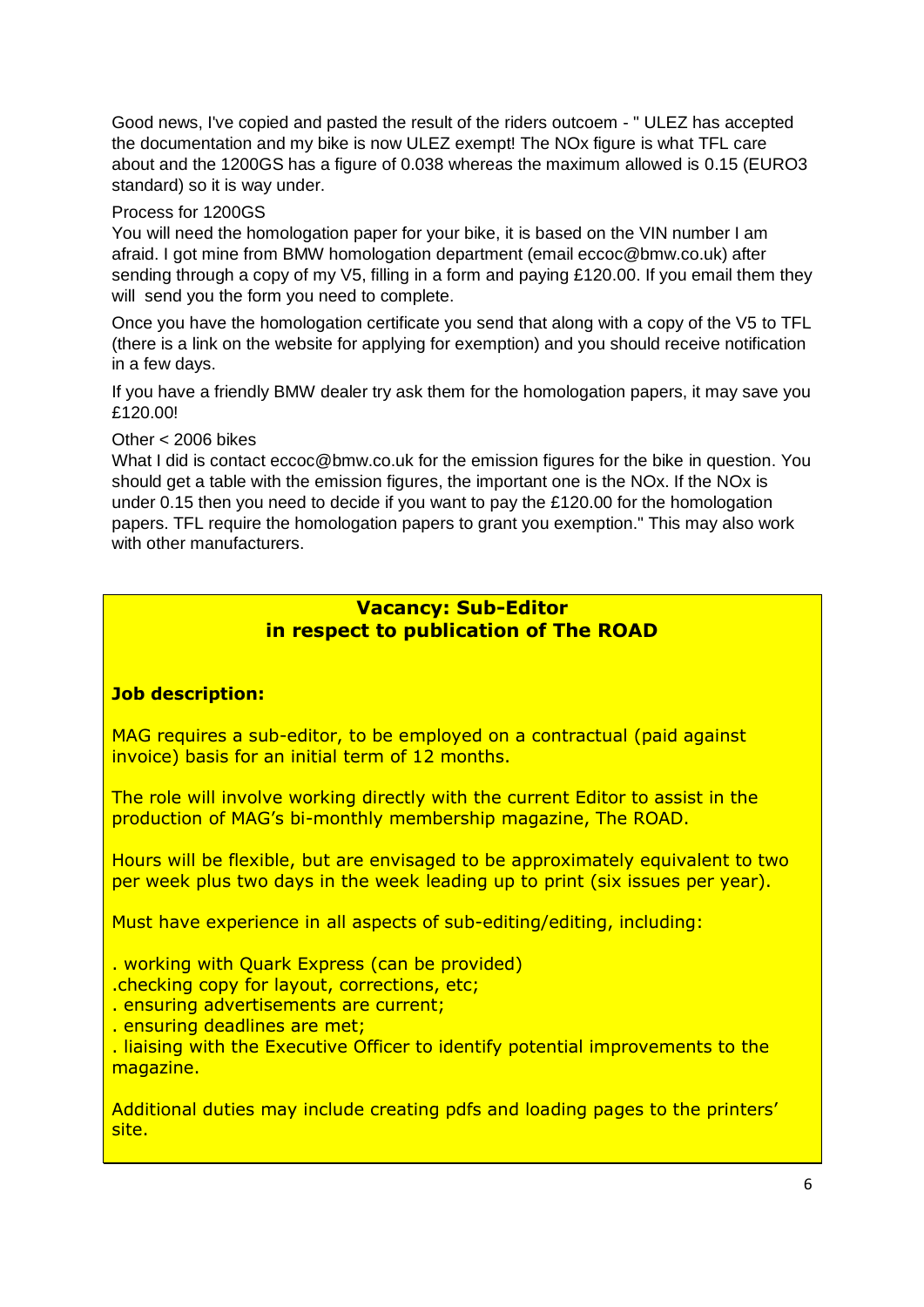#### **Remuneration**:

£500 per issue (paid against invoice)

### **Duration of contract:**

Initially 12 months (reviews at 2, 4 and 6 months) with the potential to be extended.

## **Application:**

Please email [central-office@mag-uk.org](mailto:central-office@mag-uk.org) expressing why you are interested in the role and attaching a CV.

# **News from the European Transport Safety Council**

#### **Transport ministers aiming to weaken new road infrastructure safety rules**

ETSC is warning that a weakened version of new EU road infrastructure safety rules, set to be agreed by national ministers of transport on Monday, will do little to improve road safety. ETSC is calling for MEPs in the European Parliament to demand more wide-ranging and effective rules when negotiations begin on the final legislation early next year.

In a [text](http://data.consilium.europa.eu/doc/document/ST-14109-2018-REV-1/en/pdf) set to be approved at the [Transport](https://www.consilium.europa.eu/en/meetings/tte/2018/12/03/) Council meeting in Brussels, EU Member States have introduced weaker language on three key elements of the European Commission"s proposal from May 2018, which could substantially weaken the potential of the new rules to reduce deaths and serious injuries on European roads.

The legislation in question is an update to existing EU safety requirements that currently only apply to major European motorways known as the Trans-European Transport Network (TEN-T) of roads. The existing requirements ensure governments carry out regular road safety audits, identify high-risk sites and prioritise safety when building new roads. 18 EU Member States already apply the rules to other roads on a voluntary basis.

The European Commission had proposed to extend the rules to all primary roads in the EU. ETSC and other [organisations](https://etsc.eu/joint-statement-on-revision-of-the-road-infrastructure-safety-management-directive-2008-96/) have been calling for main urban and main rural roads to be covered, as many more people die in collisions on these types of roads than on motorways.

But transport ministers want each individual Member State to choose which of its roads are subject to the rules, leaving the possibility that some would propose the bare minimum, or only roads that already meet high safety standards.

The European Commission had also proposed to develop general performance standards for road signs and road markings across Europe. ETSC urged for these to take the form of legally-binding minimum performance standards. But transport ministers are effectively dismissing this proposal by calling for the Commission to produce a report on the issue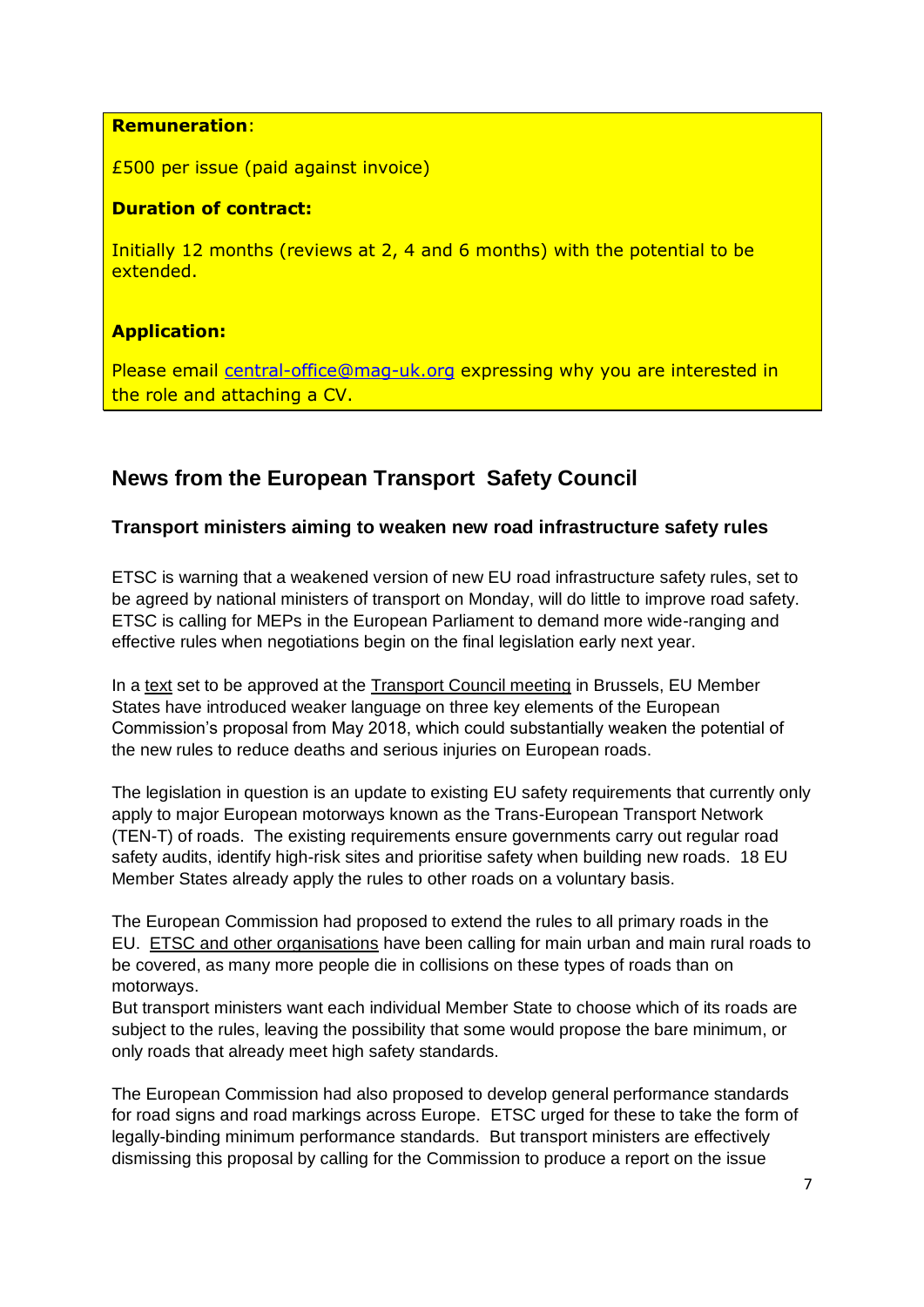instead. A high standard and consistency of road signs and road markings across Europe could be an important issue for higher levels of automation, when cars increasingly take away control from the driver under certain circumstances. Proposals for network-wide risk assessment have also been weakened in the text that could be adopted on Monday.

Ellen Townsend, Policy Director of the European Transport Safety Council said:

*"If transport ministers continue with this position, they will be doing precious little to change the status quo: 25,000 deaths a year on EU roads, with virtually no improvement over the last three years. We strongly urge the European Parliament to put forward a text that substantially improves road safety in Europe and hope that this will be reflected in the final deal agreed on this legislation early next year."*

The text to be agreed by transport ministers on Monday would still need to be negotiated with members of the European Parliament following a vote in the institution's transport committee which is due to take place on 10 January.

#### *[And the following – just what MAG argued back in the day amongst other things when it comes to DTRLs!]*

Daytime running lights cause night-time danger RAC research reveals

Daytime running lights on vehicles, which have been required to be fitted on all new EU cars and small vans since early 2011 to improve road safety, may be causing unintended confusion for other drivers, according to research carried out by the RAC.

Designed to make cars more visible to other road users in daylight conditions, daytime running lights automatically switch on when the engine is running and switch off when the main headlights are turned on.

They are not designed to help drivers see where they are going, but are there purely to enable other road users to see the vehicle. This is why they are considerably dimmer than dipped headlights.

But while all new vehicles have to have daytime running lights at the front, it is not a requirement to fit them at the rear, yet some manufacturers choose to do so. And, it is this issue that appears to be causing confusion and frustration for road users in dull driving conditions as many drivers don"t turn on their dipped lights or sidelights, perhaps mistakenly thinking that because they have daytime running lights on automatically at the front the same applies to the rear lights.

An RAC Opinion Panel survey of 2,061 motorists<sup>\*</sup> found that more than six in 10 (62%) claimed to see other cars and vans driving in dull overcast conditions without any rear lights on, while they noted these vehicles did have lights on at the front. Fifteen percent of those surveyed had not noticed this and nearly a quarter (23%) were not sure.

RAC road safety spokesman Pete Williams said: "This is potentially a very worrying finding as it implies that many motorists are driving without any rear lights believing that because they have running lights that switch on automatically at the front, they are also on at the rear. Alternatively, and arguably just as concerning, these drivers could simply have decided the light conditions were not bad enough to merit turning on their dipped lights or sidelights."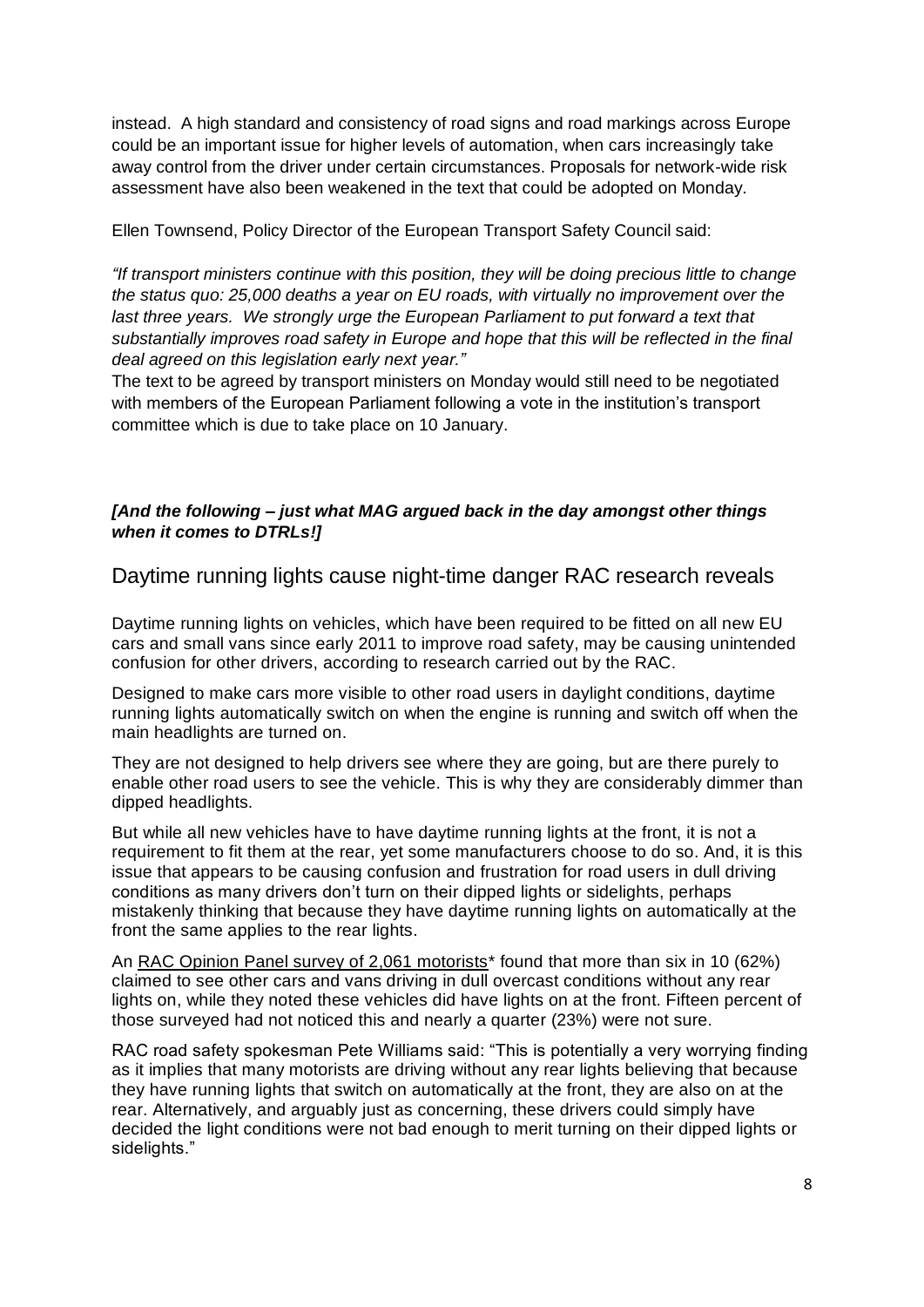Asked if they knew whether the car they drive most frequently had daytime running lights nearly half (47%) stated that their vehicle did not, 29% said theirs had them at the front only, 14% said they had them at both the front and the rear, and somewhat worryingly, 8% knew they did at the front but were unsure about the rear.

#### **[Daytime running lights: everything you need to know](https://www.rac.co.uk/drive/advice/car-maintenance/daytime-running-lights/)**

Daytime running lights originate in the Nordic countries where winter light levels are usually low, even in the day. Sweden was the first country to require them, making them mandatory on 1 October 1977. This no doubt explains why in 1984 the Volvo 240 became the first vehicle on UK roads to have daytime running lights.

Studies into the effectiveness of daytime running lights regarding road safety have had varying results. [An American study from 2008](https://crashstats.nhtsa.dot.gov/Api/Public/ViewPublication/811029) put the figure at a modest 0.3 per cent, however [when the EU investigated the issue in 2003](https://ec.europa.eu/transport/road_safety/sites/roadsafety/files/pdf/projects_sources/drl_final_report_oct_2004.pdf) it suggested there was a likely reduction in multi-party collisions of between 5% and 15%.

While EU law required all cars and small vans produced since 2011 to have daytime running lights, trucks and buses were not included in legislation until August 2012. Vehicles produced before these days do not have to be retrofitted.

Pete Williams added: "While daytime running lights are clearly bringing a very valuable safety benefit to the UK's roads, it would be good for every driver to take just a few minutes to make sure they know whether the vehicles they drive have them or not.

And if they do, then check to see if they have them at the rear as well as the front. That way those that don"t have them at the back will be far more likely in poor daylight visibility to switch on their dipped lights to make their vehicle more easily seen from behind.

"We strongly urge everyone to carry out this check as those few minutes could make an important road safety difference."

\* Survey carried out with 2,061 members of the RAC Opinion Panel

## **Course will help practitioners engage with motorcyclists**

**The London Road Safety Council is hosting a one-day interactive workshop next month as part of its efforts to improve the safety of motorcyclists in the Capital.**

The London Road Safety Council says that while powered two wheelers (PTWs) offer "low cost mobility" and can play a "key part" in reducing congestion and improving air quality, riders are significantly over-represented in casualties statistics.

Figures from RoSPA show that riders of PTWs, per mile travelled, are around 38 times more likely to die in a road crash than car occupants.

The workshop takes place at the Brent Civic Centre on 30 January 2019 and is designed for anyone wanting to engage effectively in behavioural change work with PTW riders.

Devised by Transafe Network, the agenda explores: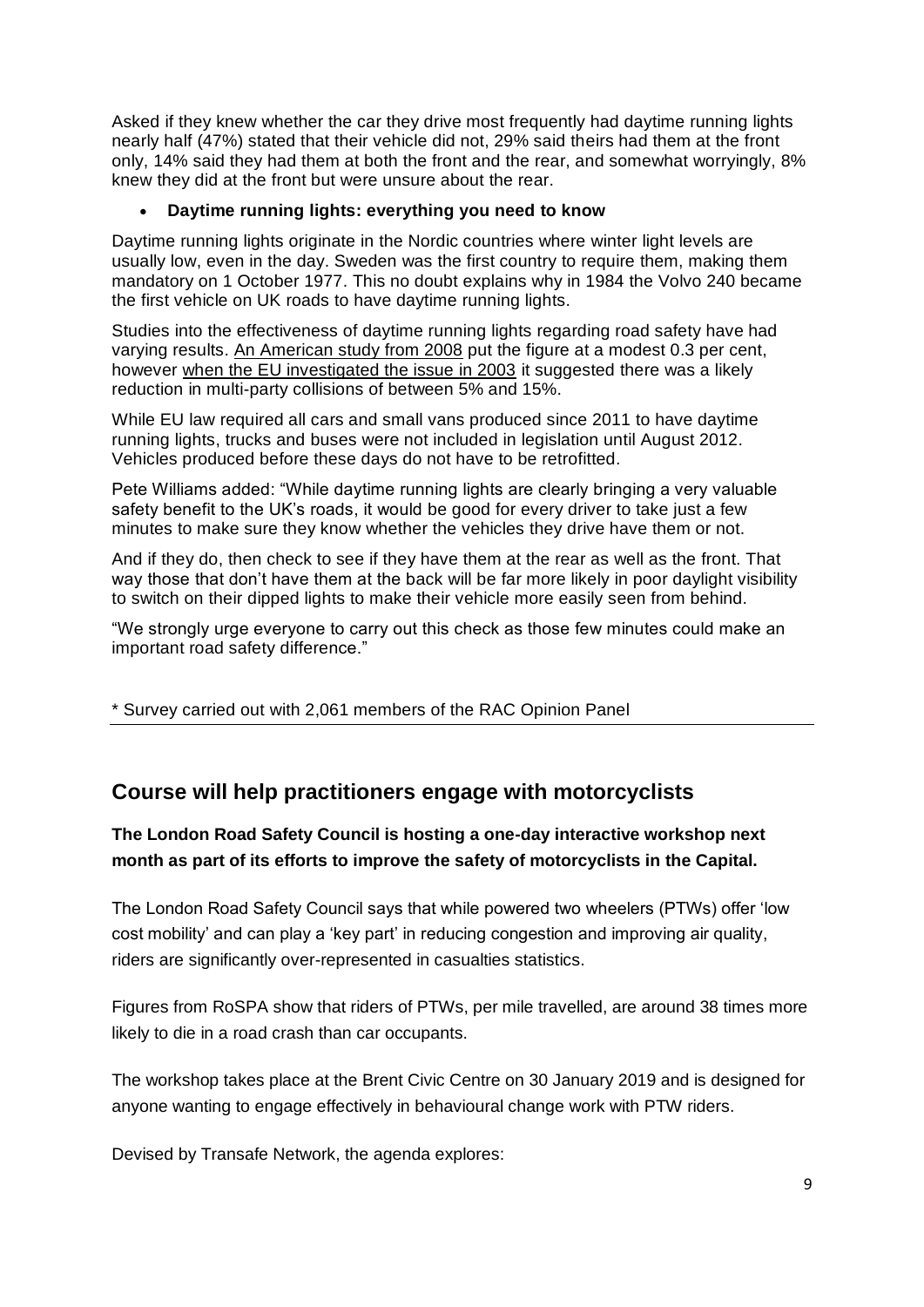- The differing nature of P2W safety issues in different areas
- Differing safety issues for different demographic segments
- How to identify which demographic you are working with
- How to successfully engage with your target audience
- How to measure the success of your intervention using outcomes rather than outputs

The course will be delivered by Saul Jeavons from Transafe Network, and Paddy Tyson, former campaigns manager at the Motorcycle Action Group.

The course fee is £150 plus VAT – for more information, or to book a place, [contact the](mailto:admin@londonroadsafetycouncil.org.uk)  [London Road Safety Council via email.](mailto:admin@londonroadsafetycouncil.org.uk)

# *You may want to visit some of these sites if of interest:-*

Guidance: Motorcycles that can be used for motorcycle riding tests (Updated 5 December 2018)

[https://www.gov.uk/government/publications/list-of-motorcycles-that-can-be-used-for-riding](https://www.gov.uk/government/publications/list-of-motorcycles-that-can-be-used-for-riding-tests)[tests](https://www.gov.uk/government/publications/list-of-motorcycles-that-can-be-used-for-riding-tests)

Research and analysis: Driving test changes in 2017: impact summary <https://www.gov.uk/government/publications/driving-test-changes-in-2017-impact-summary>

Scotland: Questions regarding road maintenance and compensation costs: EIR release <https://www.gov.scot/publications/foi-18-03094/>

Closed consultation: Scotland: fixed penalty notices for road traffic offences (Updated 10 December 2018)

[https://www.gov.uk/government/consultations/scotland-fixed-penalty-notices-for-road-traffic](https://www.gov.uk/government/consultations/scotland-fixed-penalty-notices-for-road-traffic-offences)[offences](https://www.gov.uk/government/consultations/scotland-fixed-penalty-notices-for-road-traffic-offences)

NI: Approved Driving Instructor and Approved Motorcycle Instructor Update 2018-19 [https://www.infrastructure-ni.gov.uk/publications/approved-driving-instructor-and-approved](https://www.infrastructure-ni.gov.uk/publications/approved-driving-instructor-and-approved-motorcycle-instructor-update-2018-19)[motorcycle-instructor-update-2018-19](https://www.infrastructure-ni.gov.uk/publications/approved-driving-instructor-and-approved-motorcycle-instructor-update-2018-19)

The Driving Licences (Amendment) (Northern Ireland) (EU Exit) Regulations 2018 [https://www.gov.uk/eu-withdrawal-act-2018-statutory-instruments/the-driving-licences](https://www.gov.uk/eu-withdrawal-act-2018-statutory-instruments/the-driving-licences-amendment-northern-ireland-eu-exit-regulations-2018)[amendment-northern-ireland-eu-exit-regulations-2018](https://www.gov.uk/eu-withdrawal-act-2018-statutory-instruments/the-driving-licences-amendment-northern-ireland-eu-exit-regulations-2018)

FOI release: Potholes and road defects on Highways England road network [https://www.gov.uk/government/publications/potholes-and-road-defects-on-highways](https://www.gov.uk/government/publications/potholes-and-road-defects-on-highways-england-road-network)[england-road-network](https://www.gov.uk/government/publications/potholes-and-road-defects-on-highways-england-road-network)

Guidance: Plug-in motorcycle grant: eligibility and applications <https://www.gov.uk/government/publications/plug-in-motorcycle-grant-eligibility>

Statistical data set: Motorcycles (VEH03) (updated 13 December 2018) <https://www.gov.uk/government/statistical-data-sets/veh03>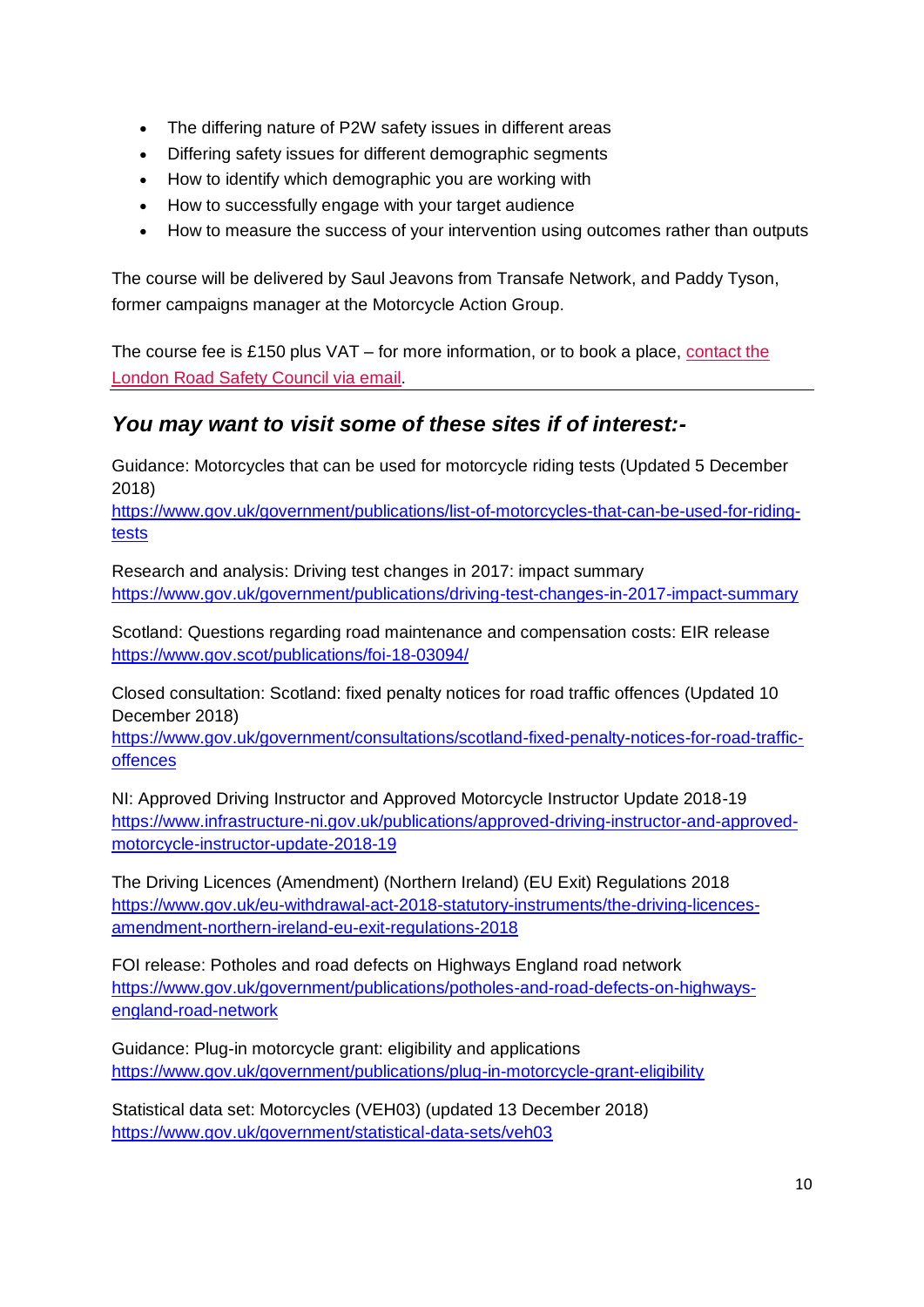Official Statistics: Driver and rider testing and instructor statistics: July to September 2018 [https://www.gov.uk/government/statistics/driver-and-rider-testing-and-instructor-statistics](https://www.gov.uk/government/statistics/driver-and-rider-testing-and-instructor-statistics-july-to-september-2018)[july-to-september-2018](https://www.gov.uk/government/statistics/driver-and-rider-testing-and-instructor-statistics-july-to-september-2018)

# *Telling the Shadow Home Secretary how it is:-*

[https://www.visordown.com/news/general/serving-police-officer-schools-diane-abbott-police](https://www.visordown.com/news/general/serving-police-officer-schools-diane-abbott-police-tactics?fbclid=IwAR2xBR0N3bzj86Seng6MQR0MRZxwDJWcK-CDPxy7MqlAsqUUXqgTfMQ07bU)[tactics?fbclid=IwAR2xBR0N3bzj86Seng6MQR0MRZxwDJWcK-CDPxy7MqlAsqUUXqgTfMQ07bU](https://www.visordown.com/news/general/serving-police-officer-schools-diane-abbott-police-tactics?fbclid=IwAR2xBR0N3bzj86Seng6MQR0MRZxwDJWcK-CDPxy7MqlAsqUUXqgTfMQ07bU)

# **From The House**

moped : 1 Written Answer ========================

Written Answers - Home Office: Police Pursuits: Motorcycles (12 Dec 2018) <https://www.theyworkforyou.com/wrans/?id=2018-12-04.198761.h&s=Moped#g198761.q0> Andrew Rosindell: To ask the Secretary of State for the Home Department, what assessment he has made of the effectiveness of tactical contacts to reduce\*moped\* enabled crime.

# **F E M A**

## **Will there be a place on the road for historic vehicles?**

byWimTaal - December 5, 2018



'Securing the future of our motoring heritage', that is the title of the policy paper that was presented by the European Parliament Historic Vehicle Group (EPHVG): Historic Vehicle Group: [http://www.bernd-](http://www.bernd-lange.de/imperia/md/content/bezirkhannover/berndlange/2016/historic_vehicle_group.pdf)

[lange.de/imperia/md/content/bezirkhannover/berndlange/2016/historic\\_vehicle\\_group.pdf](http://www.bernd-lange.de/imperia/md/content/bezirkhannover/berndlange/2016/historic_vehicle_group.pdf)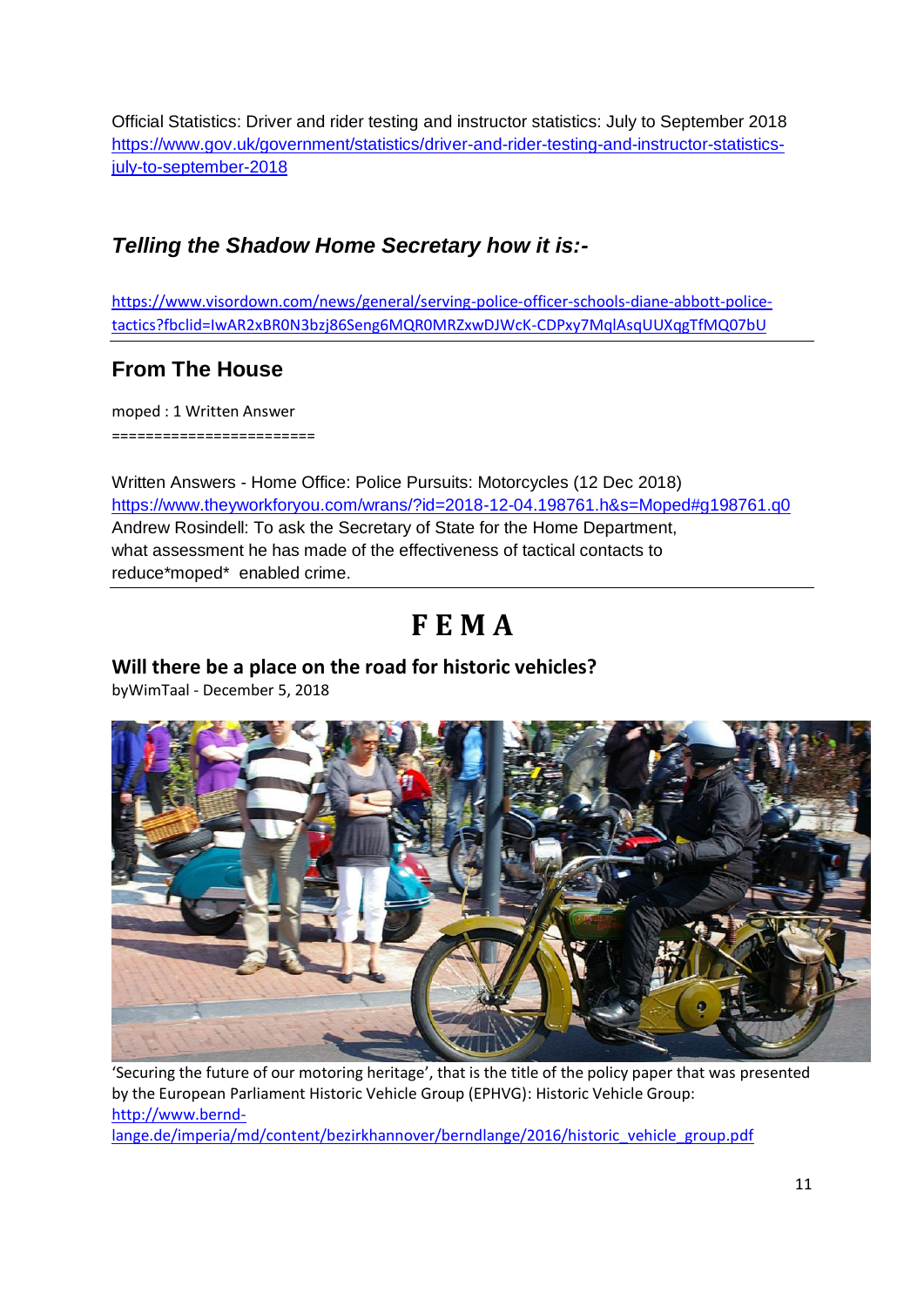Bernd Lange: "There is a future for the motoring heritage, but it will take some effort to avoid measures and legislation that makes it impossible to keep using historic vehicles. The historic vehicle movement and legislators need to continue to work together to ensure that the motoring heritage continues to have a place on the roads of the future".

The policy paper was presented by Bernd Lange, Member of the European Parliament for the S&D group and FEMA's general secretary DolfWilligers was present.

To read the policy paper go to: [http://www.fema-online.eu/website/wp](http://www.fema-online.eu/website/wp-content/uploads/documents_library/securing_the_future_of_our_motoring_heritage.pdf)[content/uploads/documents\\_library/securing\\_the\\_future\\_of\\_our\\_motoring\\_heritage.pdf](http://www.fema-online.eu/website/wp-content/uploads/documents_library/securing_the_future_of_our_motoring_heritage.pdf)

The paper emphasizes the importance of motorized vehicles in our history and the need to preserve them as important part of our heritage. The EPHVG also thinks it is important to keep these vehicles moving. The paper deals with the challenges that owners of historic vehicles face in their attempt to preserve and use their vehicle on the road, be it a car, motorcycle, truck, bus or agricultural vehicle.

Issues that are at stake are road safety, emissions, sound, low emission zones, connected and in the future automatic driving cars, maintenance and economic aspects. The paper gives the view of the working group to these aspects and the way to deal with them and secure the future of the ownership and use of historic vehicles. Mr. Lange stressed the importance of a proper definition of historic vehicles, to be able to get some kind of standardization of measures all over Europe, e.g. the admission of historic vehicles to low emission zones.

Most important part of the event was a presentation by professor Bert van Wee of the Technical University Delft (Netherlands) about some of the most important aspects. Van Wee studied these aspects for cars, because there are no such studies for motorcycles. However, in our opinion, what is said about cars goes for motorcycles too, only with different figures.

Safety – Van Wee spoke first about safety aspects and concluded that although historic vehicles lack the passive and active safety features of modern vehicles, there are less fatalities per million cars or per kilometre because of driver compensation, slower cars and use in better circumstances. In the view of Van Wee cars in general will be safer, partly as a result of the development of automated vehicles. Automated vehicles will always need to share the road with non-automated vehicles and even non-connected road users, which in the end the road will be safer for all cars, including historic vehicles.

Environment – The next aspect mentioned was the environment. Indeed, historic vehicles have much higher emissions of pollutants per kilometre. The biggest problems are NOx and PM (particulate matters). CO2 is not the largest problem, and in view of the small share of historic vehicles in traffic no problem (yet). To look at it as emission per kilometre is just one way to do that. Other angles can be to look at spending, and then it turns out that CO2 (in fact cost of fuel) is just a small part. Policies to reduce emissions need to be effective, efficient and fair, and mainly focussed on toxic emissions like NO2 and PM. For cleaner air we need lower limits. Historic vehicles cannot comply with these standards, but because of their limited numbers and use, to forbid them would be too blunt. A solution can be found in charging per kilometre. A moderate tariff (in terms of € 0,10 per kilometre) would not hurt the owner of a historic vehicle and is an incentive to make limited use of the vehicle.

#### **'There is a future for the motoring heritage'.**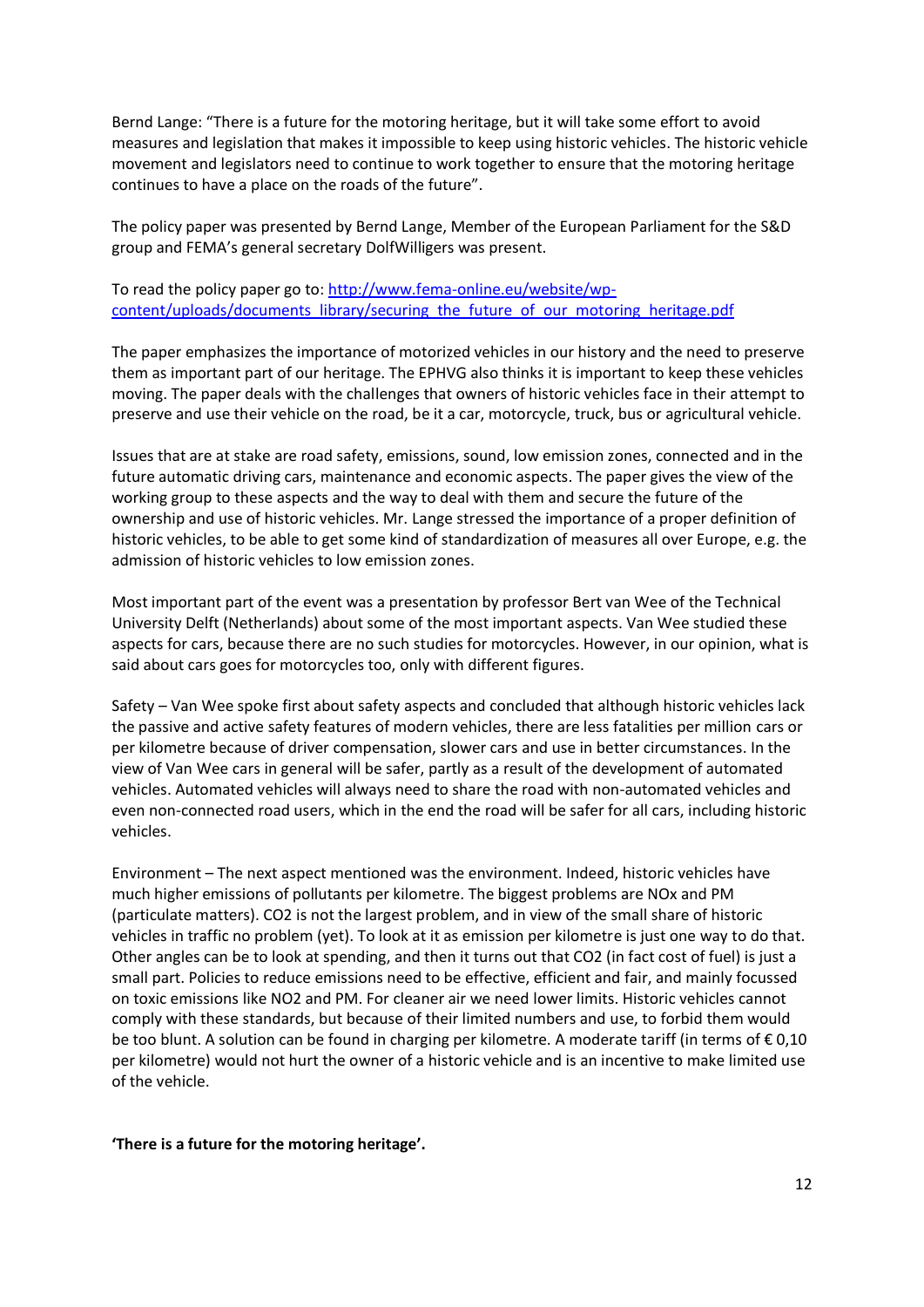Congestion – The third aspect that Van Wee has studied is congestion. This will not be a problem as the share of historic vehicles will be very low in the future: even though the number of historic vehicles is rising, the share is still increasing. Also the participation of historic vehicles in mixed traffic (with automatic and connected driving cars) should not be a problem. Only when automatic driving cars will become the standard, it could become a problem. However, with an average lifespan of seventeen years for cars and the automated cars still not being made for the general public, this will take many decades. Another aspect of this is that historic vehicles are as a rule not used during rush hours, but mainly in the weekends and with fair weather.

Jobs – The last aspect that was studied and discussed by professor Van Wee was jobs. In the European Union 100,000 to 140,000 people are professionally involved in the upkeeping of historic vehicles. In the future, it may be a problem to find qualified mechanics who know how to maintain and repair older vehicles. It might be necessary to put some effort in searching and training mechanics who are familiar with historic vehicles. Of course, when it is no longer possible to keep the rolling heritage on the road, these jobs and others that are connected with historic vehicles will disappear. In the vision of Van Wee that shouldn't be to much of a problem, because the money that is now spent on historic vehicles will be spent on other expenditures.

# *Thinking of holidays and taking the bike abroad?*

# **Spain to lower urban and rural speed limits**

The Spanish Minister of the Interior Fernando Grande-Marlaska has announced that the country"s directorate general for road traffic is working on a plan to reduce urban speed limits to a default of 30 km/h and is also planning to lower the 100 km/h out of town limit.

The plans, which also include new measures to improve the safety of vulnerable road users, were announced at an international conference organised by ETSC"s Spanish member the Mapfre Foundation.

The minister said that the urban speed limit plan had come in response from calls from cities such as Madrid, Bilbao, Zaragoza, Malaga and Valencia.

#### *And, again, in Spain:-*

Spanish driving rules:<http://www.n332.es/ebook/SpanishTrafficLaw-Part12.pdf>

#### **MAG Central Office:**

MAG, Unit C13, Holly Farm business Park, Honiley, Kenilworth, Warwickshire CV8 1NP

| Tel: 01926 844 064 Fax: 01926 844 065 Email: central-office@mag-uk.org |                |                           |  |
|------------------------------------------------------------------------|----------------|---------------------------|--|
| <b>Executive Officer</b>                                               | Julie Sperling | exec@mag-uk.org           |  |
| Membership Administrator                                               | Carol Ferrari  | membership@mag-uk.org     |  |
| Director of Communications &                                           | LembitÖpik     | public-affairs@mag-uk.org |  |
| <b>Public Affairs</b>                                                  |                |                           |  |
| Director of Campaigns &                                                | Colin Brown    | campaigns@mag-uk.org      |  |
| <b>Political Engagement</b>                                            |                |                           |  |

Tel: 01926 844 064 Fax: 01926 844 065 Email: central-office@mag-uk.org